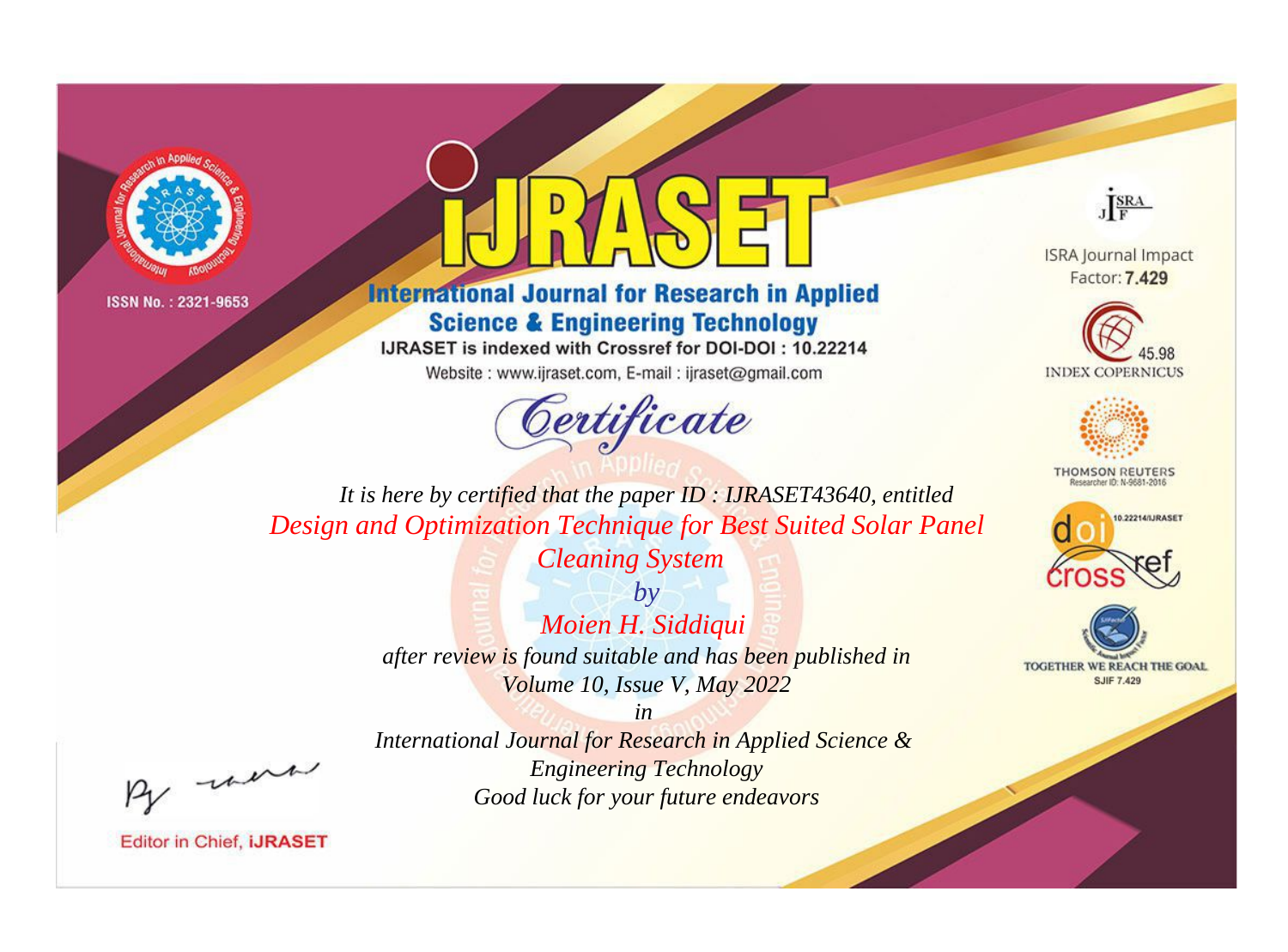



**International Journal for Research in Applied Science & Engineering Technology** 

IJRASET is indexed with Crossref for DOI-DOI: 10.22214

Website: www.ijraset.com, E-mail: ijraset@gmail.com



JERA

**ISRA Journal Impact** Factor: 7.429





**THOMSON REUTERS** 



TOGETHER WE REACH THE GOAL **SJIF 7.429** 

*It is here by certified that the paper ID : IJRASET43640, entitled Design and Optimization Technique for Best Suited Solar Panel* 

*Cleaning System*

*by Sahil Shinde after review is found suitable and has been published in Volume 10, Issue V, May 2022*

, un

*International Journal for Research in Applied Science & Engineering Technology Good luck for your future endeavors*

*in*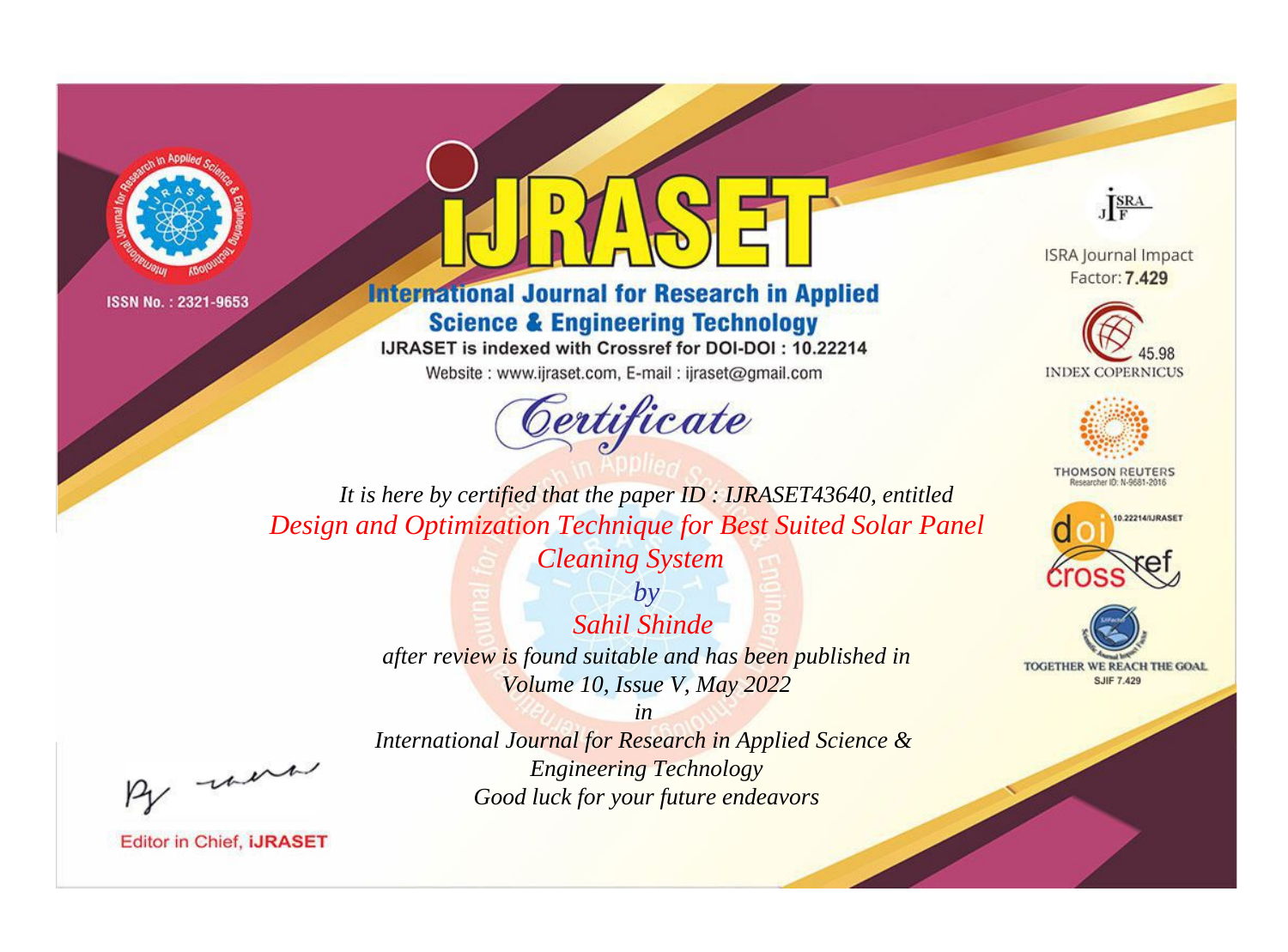



**International Journal for Research in Applied Science & Engineering Technology** 

IJRASET is indexed with Crossref for DOI-DOI: 10.22214

Website: www.ijraset.com, E-mail: ijraset@gmail.com



JERA

**ISRA Journal Impact** Factor: 7.429





**THOMSON REUTERS** 



TOGETHER WE REACH THE GOAL **SJIF 7.429** 

*It is here by certified that the paper ID : IJRASET43640, entitled Design and Optimization Technique for Best Suited Solar Panel* 

*Cleaning System*

*by Shreyash Malokar after review is found suitable and has been published in Volume 10, Issue V, May 2022*

, un

*International Journal for Research in Applied Science & Engineering Technology Good luck for your future endeavors*

*in*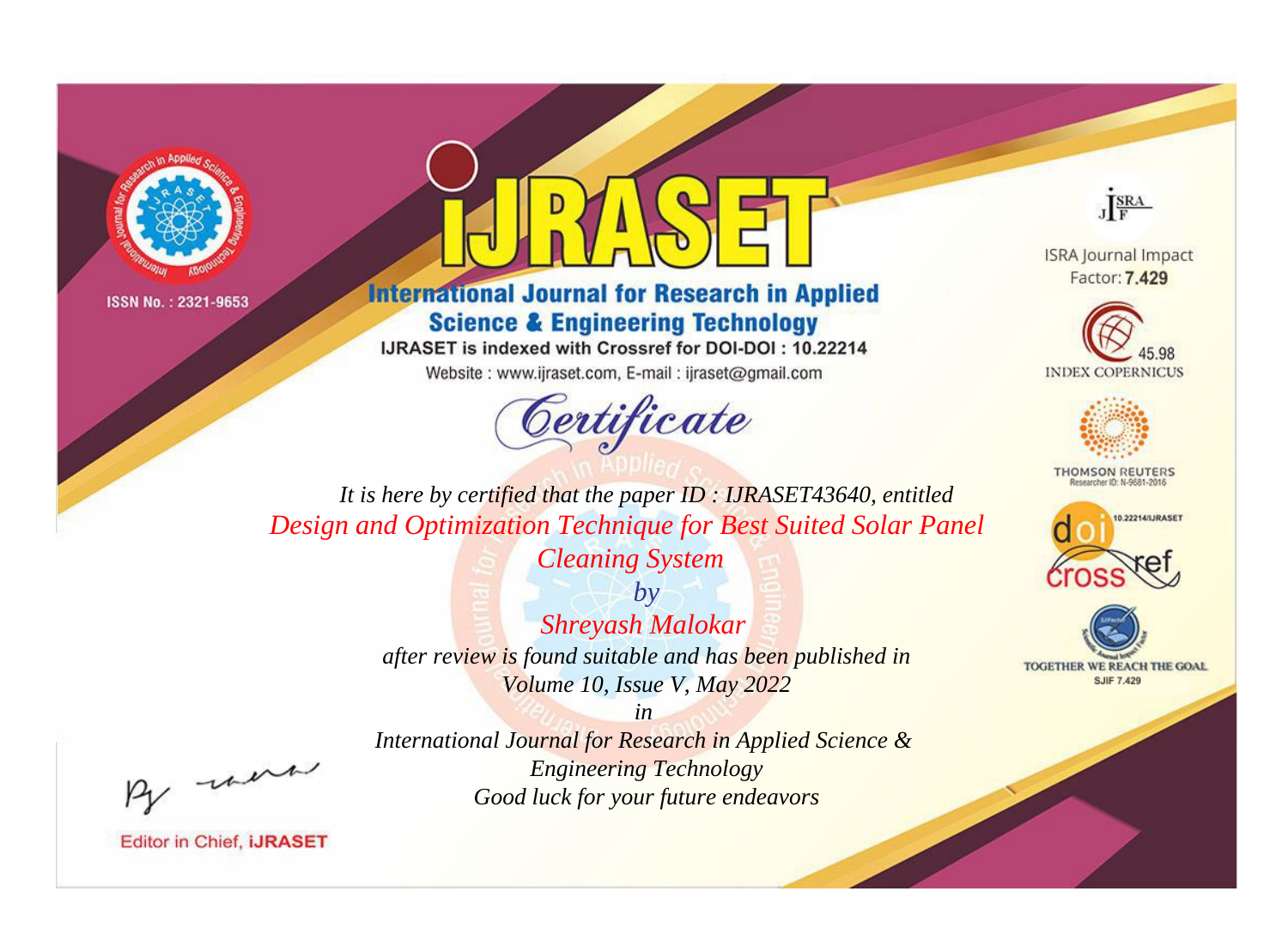



**International Journal for Research in Applied Science & Engineering Technology** 

IJRASET is indexed with Crossref for DOI-DOI: 10.22214

Website: www.ijraset.com, E-mail: ijraset@gmail.com



JERA

**ISRA Journal Impact** Factor: 7.429





**THOMSON REUTERS** 



TOGETHER WE REACH THE GOAL **SJIF 7.429** 

*It is here by certified that the paper ID : IJRASET43640, entitled Design and Optimization Technique for Best Suited Solar Panel* 

*Cleaning System by*

*Siddharth Nair after review is found suitable and has been published in Volume 10, Issue V, May 2022*

*in International Journal for Research in Applied Science & Engineering Technology Good luck for your future endeavors*

, un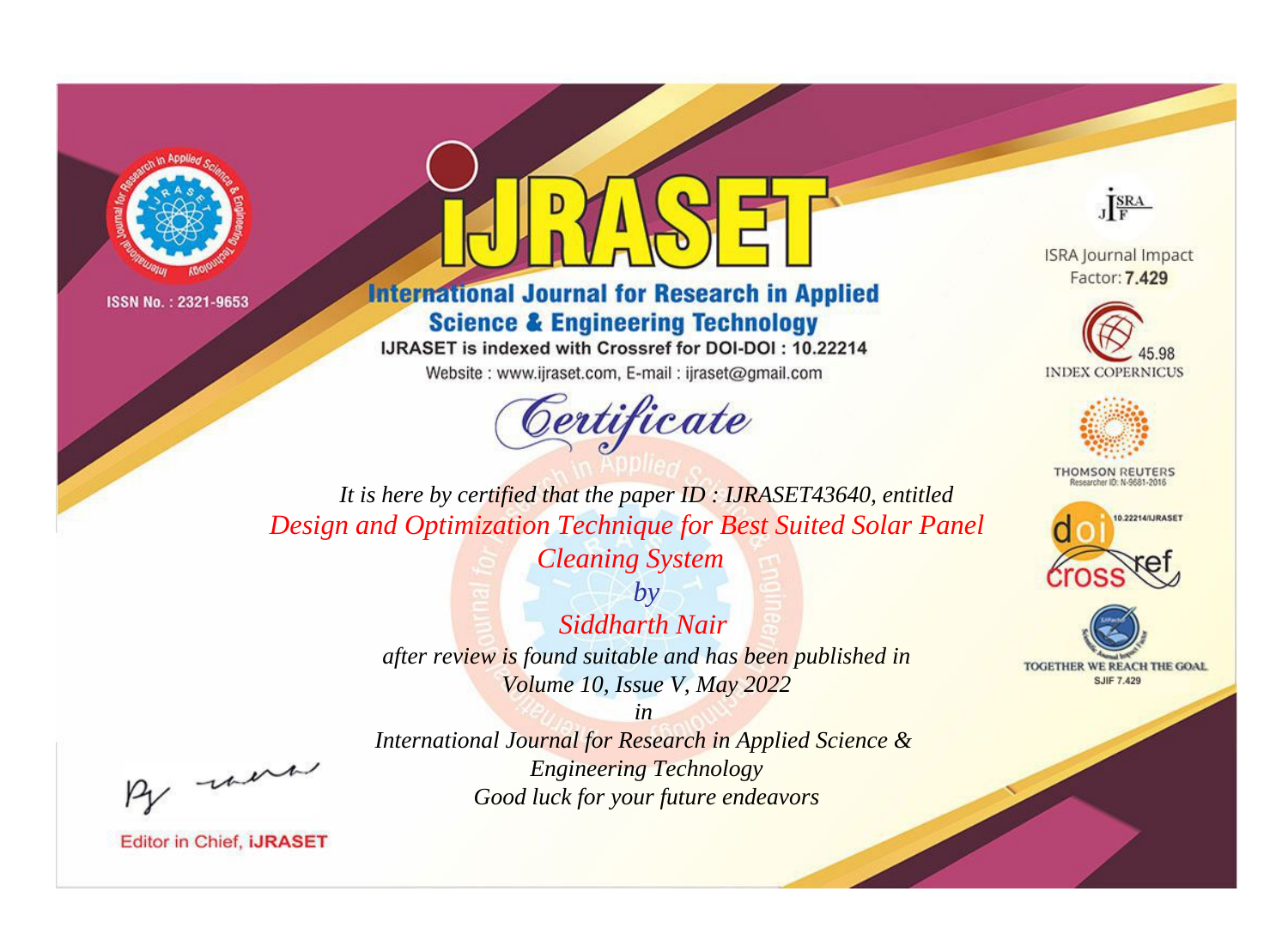



**International Journal for Research in Applied Science & Engineering Technology** 

IJRASET is indexed with Crossref for DOI-DOI: 10.22214

Website: www.ijraset.com, E-mail: ijraset@gmail.com



JERA

**ISRA Journal Impact** Factor: 7.429





**THOMSON REUTERS** 



TOGETHER WE REACH THE GOAL **SJIF 7.429** 

*It is here by certified that the paper ID : IJRASET43640, entitled Design and Optimization Technique for Best Suited Solar Panel* 

*Cleaning System*

*by Hasnain Siddiqui after review is found suitable and has been published in Volume 10, Issue V, May 2022*

*in* 

*International Journal for Research in Applied Science & Engineering Technology Good luck for your future endeavors*

, un

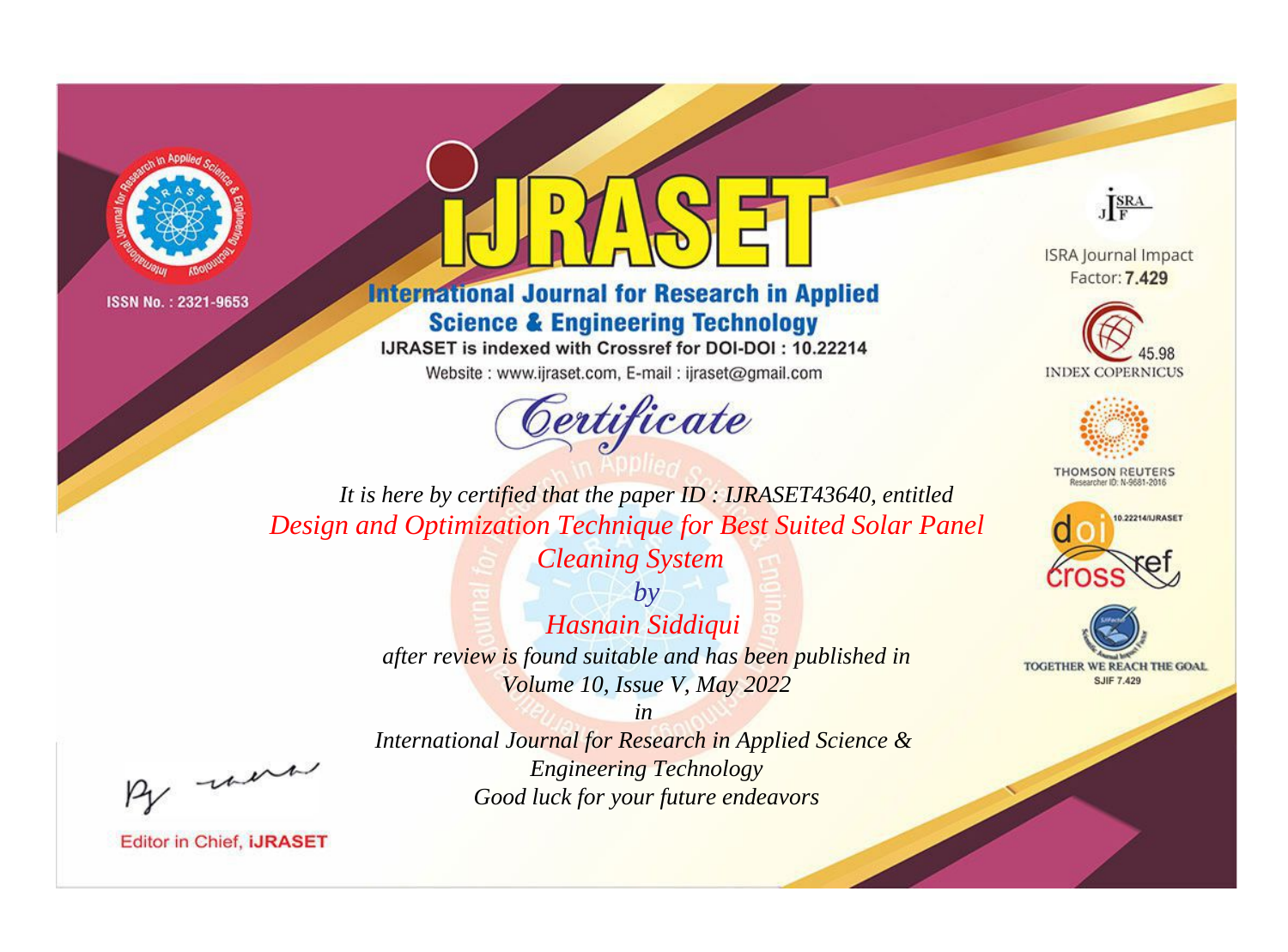



**International Journal for Research in Applied Science & Engineering Technology** 

IJRASET is indexed with Crossref for DOI-DOI: 10.22214

Website: www.ijraset.com, E-mail: ijraset@gmail.com





**ISRA Journal Impact** Factor: 7.429





**THOMSON REUTERS** 



TOGETHER WE REACH THE GOAL **SJIF 7.429** 

*It is here by certified that the paper ID : IJRASET43640, entitled Design and Optimization Technique for Best Suited Solar Panel* 

*Cleaning System*

*by Koshlesh Wandhe after review is found suitable and has been published in Volume 10, Issue V, May 2022*

*in International Journal for Research in Applied Science & Engineering Technology Good luck for your future endeavors*

, un